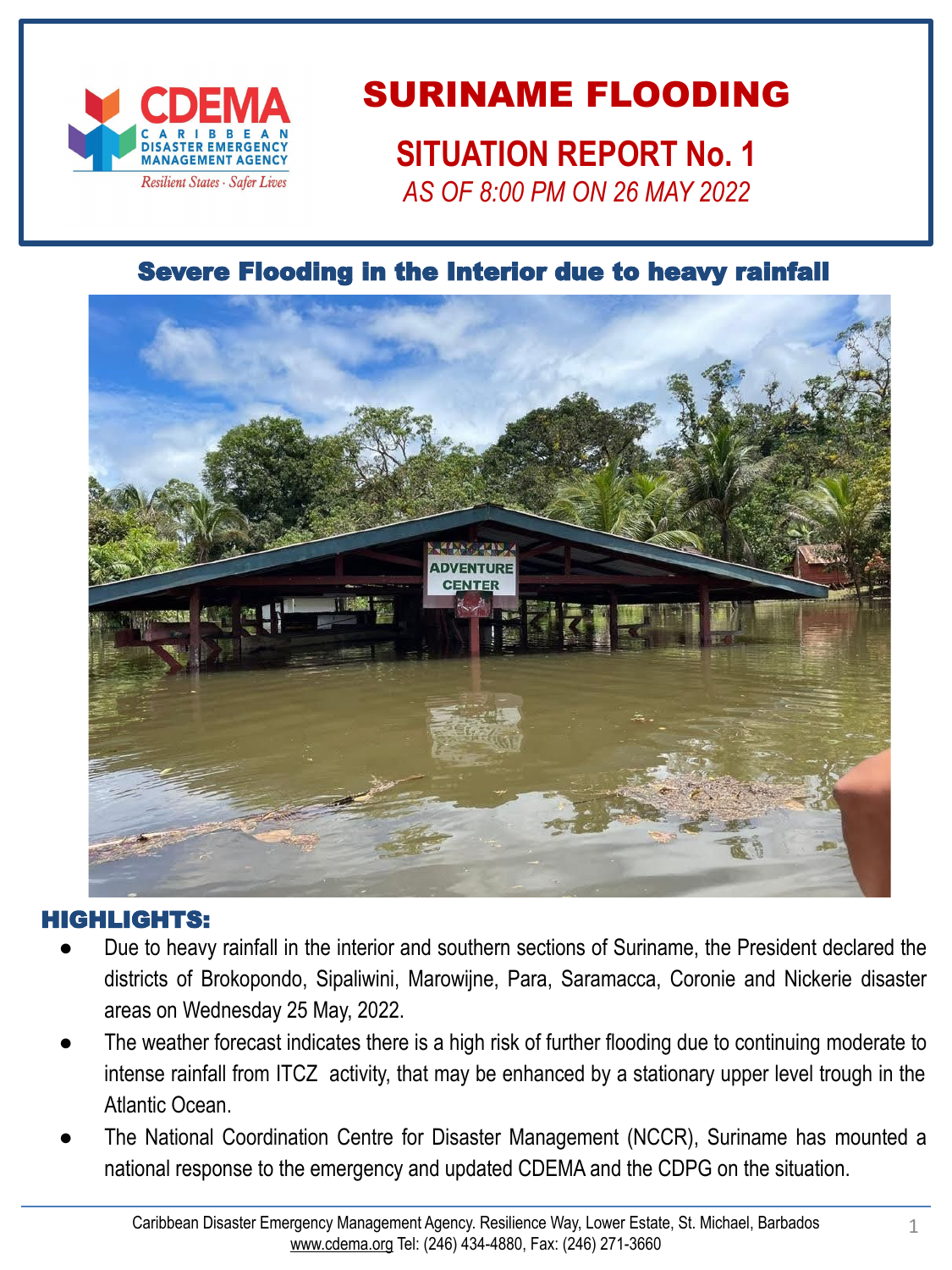## Updates from Impacted CDEMA Participating State

### **SURINAME**

The following report was provided by the National Coordination Centre for Disaster Management (NCCR) to a meeting of the Caribbean Development Partner Grouping (CDPG) on 26 May 2022:

- Rising waters caused by heavy flooding resulted in a number of major challenges in the southern section of Suriname.
- The significant amount of rainfall forced the authorities to open the spillways of the Brokopondo dam which resulted in villages below the dam experiencing higher flood water levels. lt is anticipated that these water levels will not fall significantly any time soon, and there may be a need to continue to discharge water over the coming period.
- There is also a concern with wastewater management as many persons are engaging in improper waste disposal practices which have the potential to create health problems.
- Many of the roads used to access the affected villages to provide help to citizens have been damaged by heavy floods.
- Access to the southern part of Suriname can now only be gained by aircraft, helicopters or boats to bring relief to residents of the areas.
- Electrical and water hygiene purification installations, built close to the river are now under water and severely damaged. This has posed a challenge for the country to provide the citizens with clean water for drinking and hygiene purposes.
- There has been a significant increase in the mosquito population across villages in the Interior which has raised concern about the potential for illness among citizens.
- Families are displaced relocation to relatives elsewhere in their village or to higher areas has taken place.
- Schools are not accessible to teachers and children.
- Food security is being threatened as many of the agricultural areas used for planting crops and rearing animals are now under water. Farms are inundated and crops are submerged under water resulting in crop losses.
- Many small self employed entrepreneurs have lost their livelihoods
- Priority concerns in the affected areas include Agriculture (food security issues), Health, WASH, psycho-social; water-borne diseases, and Education.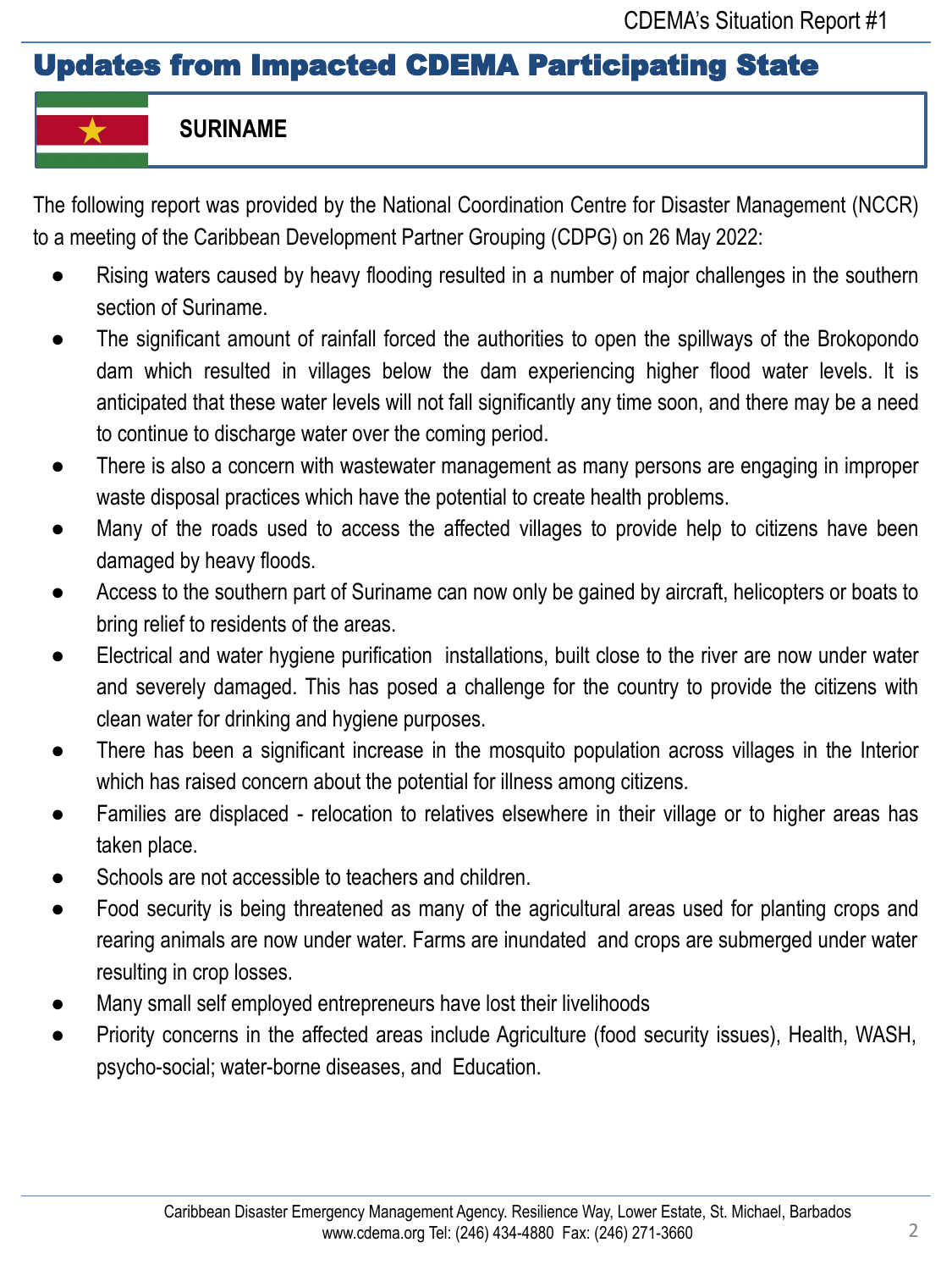

### The Regional Response Mechanism (RRM)

- The CDEMA Regional Coordination Centre (RCC) is monitoring the situation and the Caribbean Donor Partners Group (CDPG) held its first meeting to discuss the flood event on Wednesday May 26, 2022.
- The CDEMA CU will send a Response Support Mission to Suriname on Monday May 30, 2022.
- The CDEMA CU continues to maintain contact with the National Coordination Centre for Disaster Management (NCCR), Suriname.
- As the CDEMA CU awaits the Needs List from Suriname, partners are requested to anticipate the requirement for fresh water, sanitary supplies, and monetary donations.
- The CDEMA CU recognises the multi-hazard environment in which this severe flood event has occurred and will continue to monitor the situation and stands ready to provide support where requested.